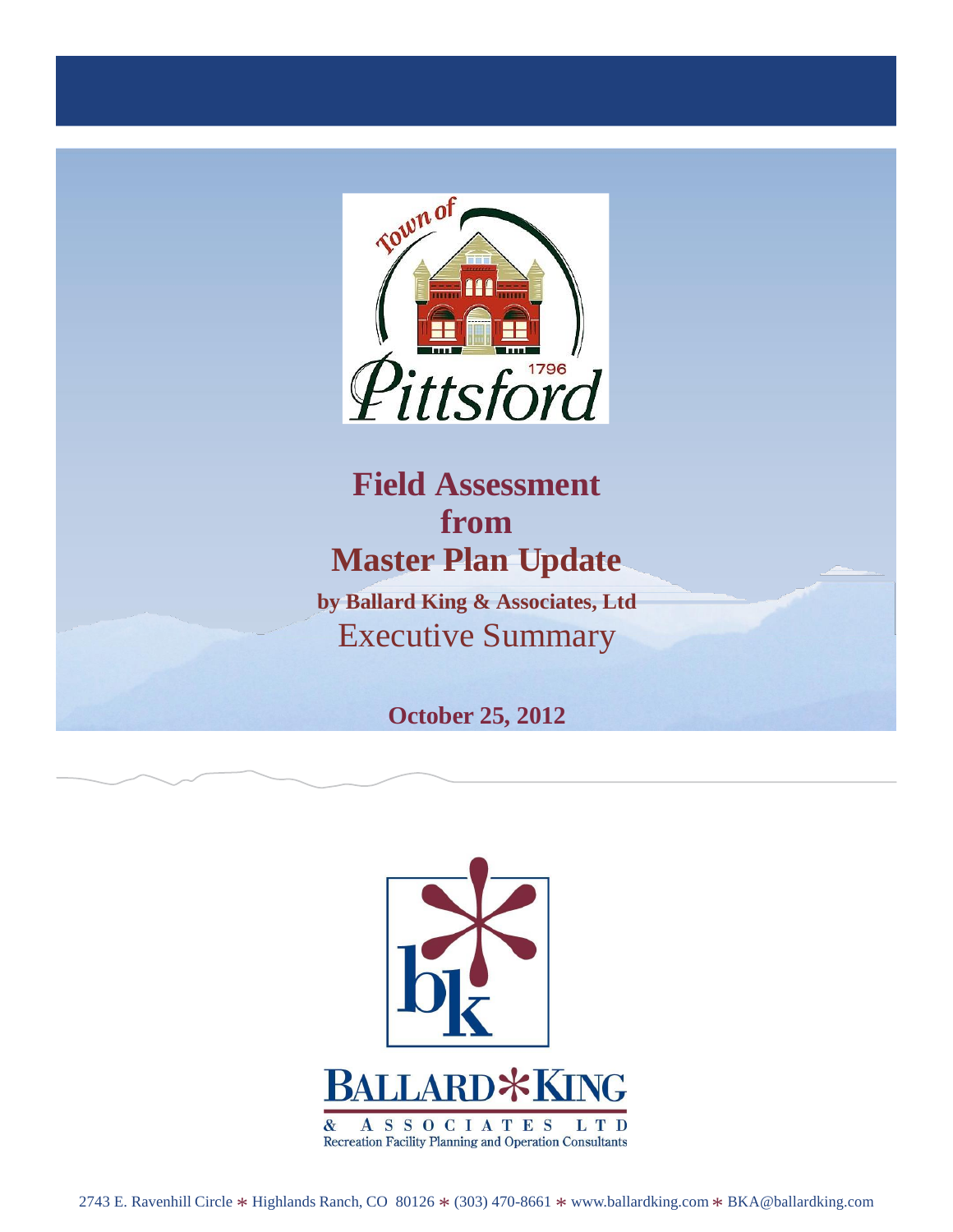## Executive Summary: Fields

Ballard\*King & Associates was retained by the Town of Pittsford to provide an update to the Parks & Recreation Master Plan. This executive summary looks to summarize findings of the report in respect of allocation of playing fields.

Master Plan Update: From the demographics obtained in Section I of this report it should be remembered that the make-up of the service areas along with median income and current rates of spending are such that they do support strong levels of youth sports programming within the Town of Pittsford. When you overlay this demographic information with the National Sporting Goods Association 2011 Survey and combine that with participation numbers provided by the youth sports groups it indicates that many of the field use activities that take place in the Town have reached a point of saturation with the exception being the sport of Lacrosse.

It should be noted that when the Recreation Department first began to operate from the Spiegel Community Center they were providing many youth sports activities. As time passed the Recreation Department began transitioning from the provider of these activities to working with local coaches to assist them with obtaining insurance and running the programs. That has further evolved to the point where the Recreation Department runs very few youth sports activities and has become a provider of space in conjunction with the Town Parks Department.

The most significant role that the Recreation Department plays with regards to youth sports is the allocation of field space for games. In allocating said field space, the Recreation Department works with the School District so that the entire field inventory within the Town is allocated as one community asset. Because of the amount of use by School District programs and youth sports programs the School District has investigated developing 3 turf fields on school property. The Town has subsequently offered a 4<sup>th</sup> option to the School District which would locate one of the turf fields at TFP-1. It should be noted that neither the Recreation Department or School District permit practice space, that is allocated on a first come first serve basis.

In a series of stakeholder meetings, B\*K and representatives from the Town met with youth sports organizations that accounted for baseball, softball, lacrosse and football. A common theme amongst those meetings was the feeling that the field resources in the combined inventory of the Town and School District are inadequate. Leaders of these youth sport organizations were concerned that their participants were not getting the same facility experience that they received in other communities. In addressing that question in particular the Town has begun to identify some of these communities and determine how their field projects are funded.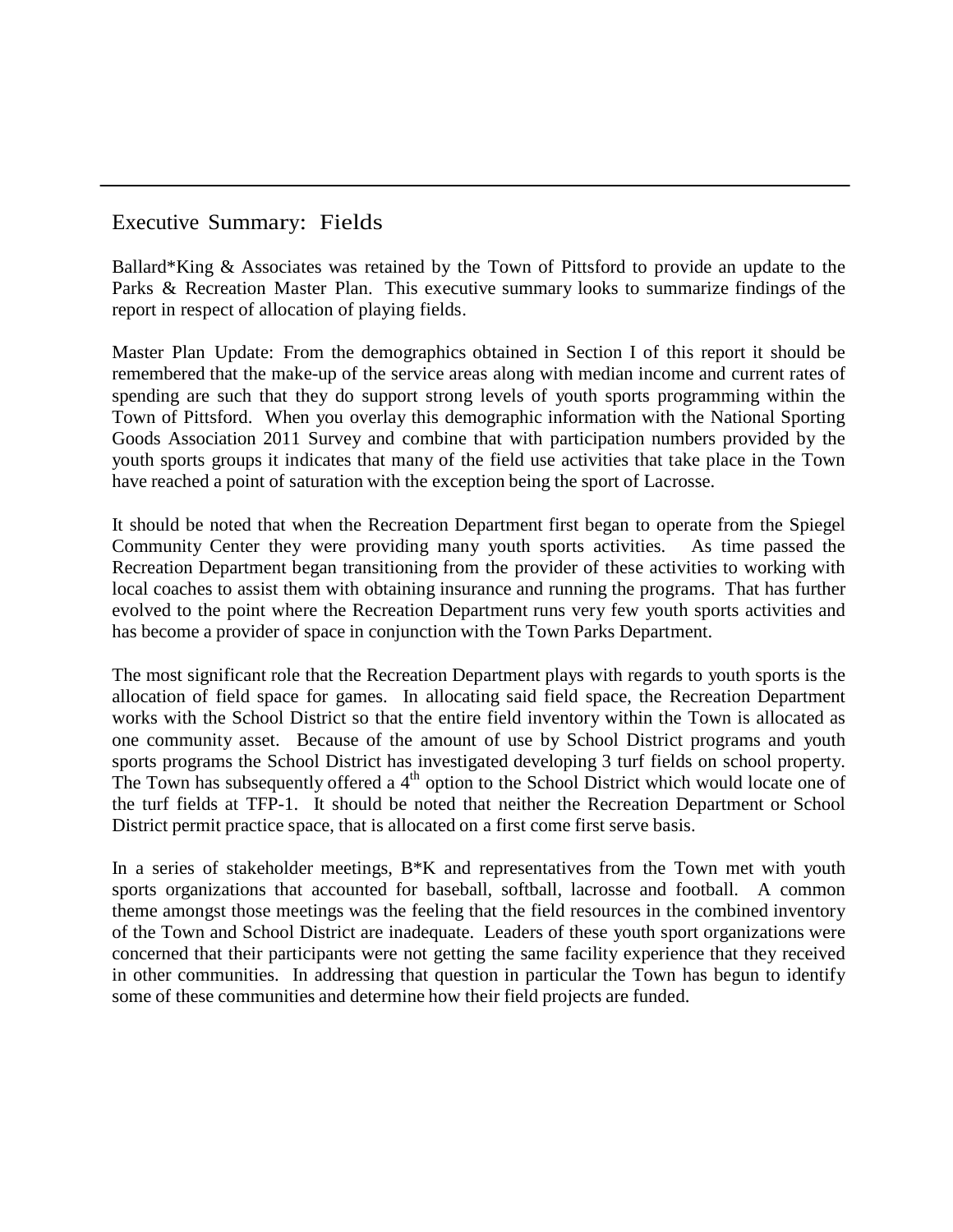If you look at the information collected through SCORP standards, the number of field use hours and the collective inventory of rectangles and triangles it would lead one to the conclusion that approximately 30% of the total available field hours from May through October are being used, minus practices. This would also lead one to believe that the available field space is more than adequate. However, what must be taken into account is the concentration of use in the months of May, June and early July. At that time of the year the demand is so great for field space that any disruption in the availability of fields due to weather or maintenance creates a significant shortage of fields available for games.

The results of this inability to take fields off line during prime growing seasons is that both Town and School District fields, rectangles and diamonds are not getting the quantity of maintenance and/or attention that they deserve in order to keep them in optimal condition. The addition of three turf fields to the collective inventory would allow for the season to begin as early as March and end as late as Thanksgiving, weather permitting. This would in effect allow for a more collective effort between the Town and School District for continued field maintenance and upkeep.

In looking at the Town inventory proper, the 2 primary locations that  $B*K$  feels should consider significant change to the configuration are Thornell Farm Park and Great Embankment Park.

- The addition of a turf field at Thornell Farm Park would be an asset to the community as a whole and the Town will need to work to further underscore their scheduling control of that piece of property. In adding that space to Thornell Farm Park the Town may also want to look at Master Planning that property to ensure that the most efficient use of space is being achieved. Moving the remaining rectangles and diamonds to more of an enhanced playing surface or an additional turf field that could be used as a rectangle or 2 diamonds should be considered. Given the dollars that the youth sports groups are currently spending to rent facilities in off-seasons the Town may also want to investigate "doming" the field at Thornell Farm Park for off-season use.
- The upper fields at Great Embankment Park need to be reconsidered given the lack of use at this time. It is the opinion of  $B*K$  that GEP D-2 should be removed and that the entire upper area be graded so that an additional rectangle can be accommodated on the upper level. This grading of the upper level would accommodate at least 1 full-size rectangle or 2 non-regulation size rectangle which allow for additional flexibility with maintenance. GEP D-1 should remain a diamond but should be converted so that it can be used as either a 60-40 or 70-50 field.